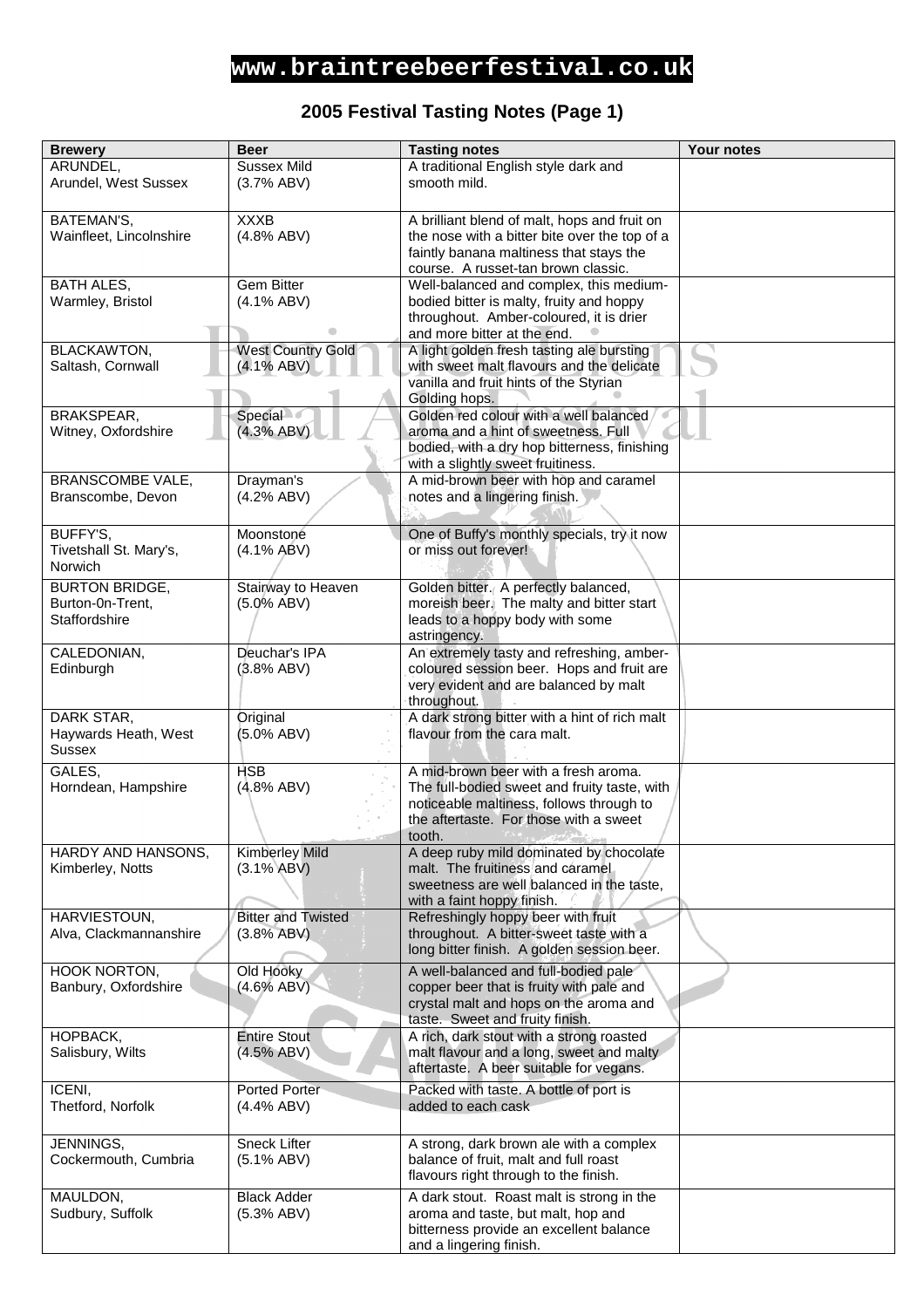### **www.braintreebeerfestival.co.uk**

#### **2005 Festival Tasting Notes (Page 2)**

| <b>Brewery</b>           | <b>Beer</b>               | <b>Tasting notes</b>                                                          | Your notes |
|--------------------------|---------------------------|-------------------------------------------------------------------------------|------------|
| MIGHTY OAK,              | Maldon Gold               | Brewed with only Maris Otter pale malt for                                    |            |
| Maldon, Essex            | (3.8% ABV)                | a light golden ale with biscuity malt                                         |            |
|                          |                           | flavours. Distinctive citrus character and                                    |            |
|                          |                           | a long, dry bitter finish.                                                    |            |
| MIGHTY OAK,              | <b>Burntwood Bitter</b>   | Tawny bitter with a grainy, roasty palate,                                    |            |
| Maldon, Essex            | $(4.0\%$ ABV)             | dominated by a marked coffee character.<br>A clean fulsome bitterness is well |            |
|                          |                           | balanced by complex malt flavours.                                            |            |
| MOLES,                   | <b>Best Bitter</b>        | A well balanced amber coloured bitter,                                        |            |
| Melksham, Wiltshire      | $(4.0\%$ ABV)             | clean dry and malty, with some bitterness                                     |            |
|                          |                           | and delicate floral hop flavour.                                              |            |
| NETHERGATE,              | <b>Umbel Magna</b>        | The addition of coriander to Nethergate's                                     |            |
| Pentlow, Essex           | $(5.0\% ABV)$             | Old Growler wort completes the original                                       |            |
|                          |                           | 1750's recipe for this distintive dark beer.                                  |            |
|                          |                           | The spiciness adds to the appeal.                                             |            |
| RCH,                     | Pitchfork                 | Floral citrus hop with pale malt. Yellow /                                    |            |
| Weston-Super-Mare,       | (4.3% ABV)                | gold in colour, hops predominate in a full-                                   |            |
| Somerset                 |                           | bodied taste, which is slightly finish. Long                                  |            |
|                          |                           | finish - a class act.                                                         |            |
| REBELLION,               | Smuggler                  | A red-brown beer, well-bodied and bitter                                      |            |
| Marlow Bottom, Bucks     | $(4.1\% ABV)$             | with an uncompromisingly dry, bitter                                          |            |
|                          |                           | finish.                                                                       |            |
| RIDLEYS,                 | <b>Tolly Original</b>     | A smooth, malty tasting bitter with a hint                                    |            |
| Hartford End, Essex      | (3.8% ABV)                | of sweetness. Tolly Cobbold of Ipswich                                        |            |
|                          |                           | was bought by Ridley's, who have kept<br>this beer alive.                     |            |
| RIDLEYS,                 | Prospect                  | Bitter, hoppy, gold / amber beer with a                                       |            |
| Hartford End, Essex      | $(4.1\%$ ABV)             | deep citrus character throughout.                                             |            |
|                          |                           |                                                                               |            |
| SKINNER'S,               | <b>Betty Stogs Bitter</b> | Pleasant session beer with well balanced                                      |            |
| Truro, Cornwall          | (4.0% ABV)                | hop and fruit in the taste, and a lasting                                     |            |
|                          |                           | bitter finish.                                                                |            |
| TIMOTHY TAYLOR,          | <b>Best Bitter</b>        | Hops and citrus fruit combine well with a                                     |            |
| Keighley, West Yorkshire | (4.0% ABV)                | nutty malt character in this drinkable                                        |            |
|                          |                           | bitter. Bitterness increases down the                                         |            |
|                          |                           | glass and lingers in the aftertaste.                                          |            |
| TINDALL,                 | <b>Best Bitter</b>        | Initial taste of malt and bitter-sweet                                        |            |
| Bungay, Norfolk          | (3.7% ABV)                | hoppiness with just a hint of dark                                            |            |
|                          |                           | chocolate. Copper-coloured and easy<br>drinking                               |            |
| TRING,                   | Side Pocket for a Toad    | Citrus notes from American Cascade                                            |            |
| Tring, Hertfordshire     | $(3.6\%$ ABV)             | hops balanced with a floral aroma and                                         |            |
|                          |                           | crisp, dry finish in a straw-coloured ale.                                    |            |
| TRIPLE FFF,              | Pressed Rat and           | Is it a mild or a bitter? Ruby colour, roast                                  |            |
| Alton, Hants             | Warthog                   | malt aroma with hints of blackcurrant lead                                    |            |
|                          | (3.8% ABV)                | to a well balanced flavour but unlike                                         |            |
|                          |                           | classic milds it has a hoppy bitterness.                                      |            |
| VALE,                    | Notley Ale                | A refreshing, copper-coloured session                                         |            |
| Haddenham, Bucks         | (3.3% ABV)                | bitter with some malt in the aroma and                                        |            |
|                          |                           | taste, and an uncompromisingly dry finish.                                    |            |

t CAMRA